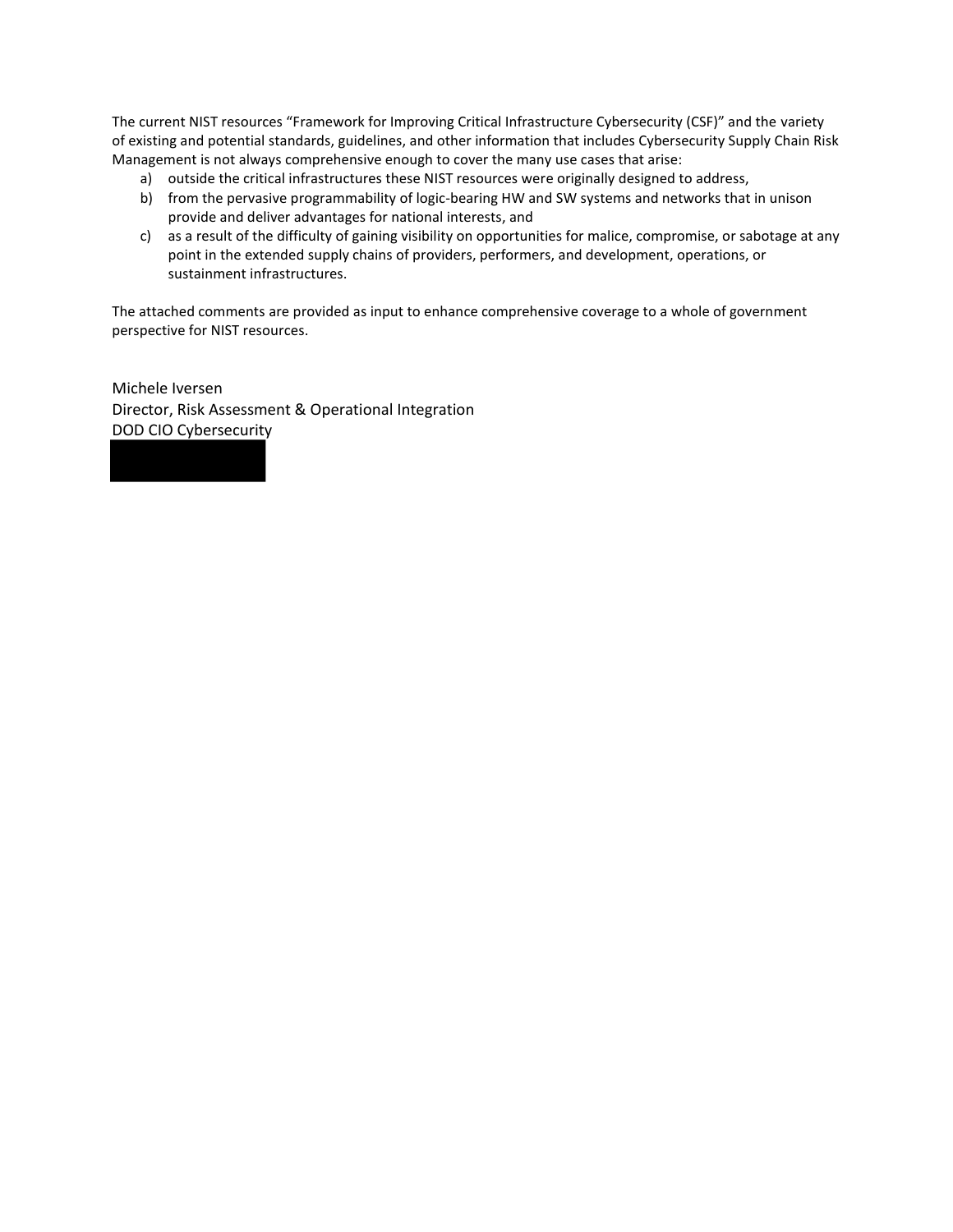DoD comments are:

- A resolution and harmonization between Cyber-SCRM and ICT SCRM would improve both the CSF and the proposed National Initiative for Improving Cybersecurity in Supply Chains (NIICS). Cyber-SCRM and ICT-SCRM are often conflated, and possibly confusing to the full scope of users of NIST resources.
	- $\circ$  ICT, and its supply chain risk management, as codified in various NDAA sections, is used in Executive Orders, and defined in U.S. Code. When taking an acquisition action, such as an exclusion, it's important that the reference to ICT conform to the authorizing legislation, which cites ICT. From a risk management perspective, DoD must identify and mitigate risks of information technology from any and all logic-implementing or associated devices or technologies, from microelectronics to commercial services.
	- $\circ$  C-SCRM, as an engineering construct, has value by invoking mandatory RMF Controls.
	- o C-SCRM separates other uses of ICT, such as when used in OT or within DoD NSS, ICT are often embedded in platforms, and the distinction for OT is often not germane to the system's security engineering function.
	- $\circ$  The use of RMF as a minimum/initial requirement for NSS development is highly dependent and inter-related to the NSS architecture which often requires multiple iterations, as the systems' designs mature for the multiple systems , and is a different problem set from the selection of controls that should be tailored to the use of ICT within Critical Infrastructure by Departments and Agencies..
	- $\circ$  NIST resources should focus on deeper analysis of uncertainties that inform but also distinguishes the risks of ICT as used in infrastructure versus some key characteristics of use of ICT products, and services in NSS, systems-of systems as constituent elements of NSS systems, platforms; and cyberspace as a warfighting domain. This addresses the unique uncertainties of missions and mission systems and networks from the different, but important uncertainties of implementing ICT components (products, services, and infrastructures).
	- $\circ$  Analyses of these uncertainties and adversarial opportunities should include full supply chain assessment (n-tier), system's security engineering and Red Teams, forensics, if it's a critical system, and advanced monitoring for network-based systems.
- The Framework was initially developed for Critical Infrastructures.
	- $\circ$  A comprehensive capstone resource should be developed. This would allow the types of uncertainties expressed above to be separately assessed and the analyses to focus on the integrated view of risk.
		- This would avoid simply stretching of existing NIST resources to include all networks, and DoD weapons systems.
		- This would acknowledge that residual risk (uncertainties) from integrating multiple differing risks is the overarching concern of leadership and users of systems and networks fabricated, operated and sustained with ICT.
	- individual Department or Agency may be operating at low risk to their mission w/o  $\circ$  The current practice of Departments and Agencies developing their own Overlays results in variability, which may not expose the risks to other Departments and Agencies. The realizing how others may be impacted by the residual risks that they manage. COOP/COG and other whole-of-government activities (National Security, National Commerce, etc.) need a capstone resource to enable integrated risk assessments grounded in the broader/shared uncertainties associated with observation and